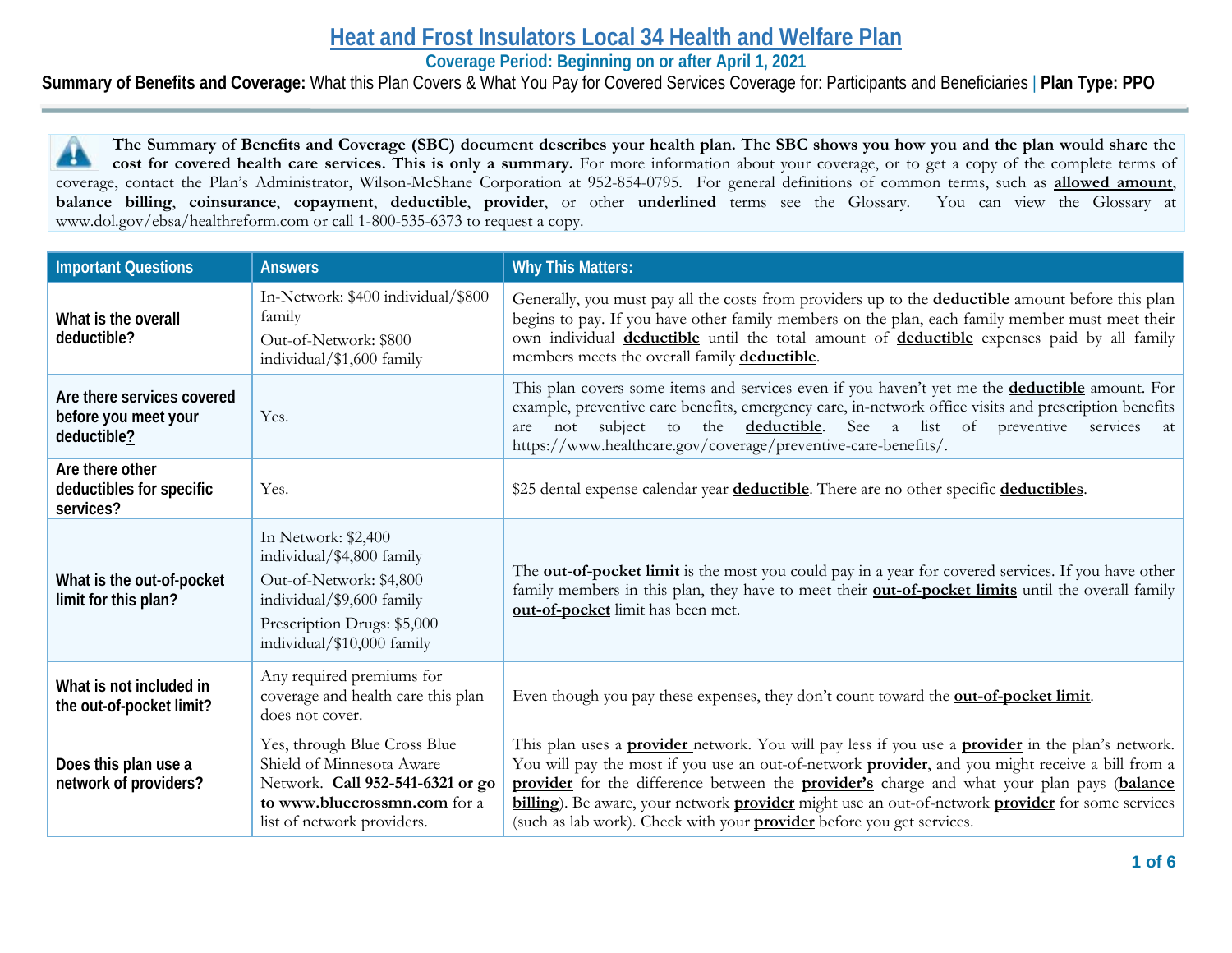# All **copayment** and **coinsurance** costs shown in this chart are after your **deductible** has been met, if a **deductible** applies.

| Common                                                                                                   |                                                     | <b>What You Will Pay</b>                                                                                                                  |                                                           | Limitations, Exceptions, & Other Important                                                                                                                |  |
|----------------------------------------------------------------------------------------------------------|-----------------------------------------------------|-------------------------------------------------------------------------------------------------------------------------------------------|-----------------------------------------------------------|-----------------------------------------------------------------------------------------------------------------------------------------------------------|--|
| <b>Medical Event</b>                                                                                     | <b>Services You May Need</b>                        | <b>Network Provider</b><br>(You will pay the least)                                                                                       | <b>Out-of-Network Provider</b><br>(You will pay the most) | Information                                                                                                                                               |  |
|                                                                                                          | Primary care visit to treat an<br>injury or illness | \$20 copayment                                                                                                                            | 30% coinsurance                                           |                                                                                                                                                           |  |
| If you visit a health care<br>provider's office or<br>clinic                                             | Specialist visit                                    | \$20 copayment<br>\$30 copayment for<br>Physical, Occupational<br>and Speech Therapy                                                      | 30% coinsurance                                           |                                                                                                                                                           |  |
|                                                                                                          | Preventive care/screening/<br>immunization          | 100% coverage                                                                                                                             | 30% coinsurance                                           |                                                                                                                                                           |  |
| If you have a test                                                                                       | Diagnostic test (x-ray, blood<br>work)              | 80% after the<br>deductible.                                                                                                              | 30% coinsurance                                           | Coverage in inpatient or outpatient settings is<br>subject to deductible and coinsurance.                                                                 |  |
|                                                                                                          | Imaging (CT/PET scans,<br>MRI <sub>s</sub> )        | 80% after the<br>deductible.                                                                                                              | 30% coinsurance                                           | Coverage in inpatient or outpatient settings is<br>subject to deductible and coinsurance.                                                                 |  |
| If you need drugs to<br>treat your illness or                                                            | Generic drugs                                       | 15% copayment subject<br>to minimum copayment<br>Retail:<br>\$5 copayment<br>Mail Order:<br>\$10 copayment                                | 100% coinsurance                                          | 34-day supply limitation for retail prescriptions;<br>90-day supply limitation for mail order<br>prescriptions and certain approved retail<br>pharmacies. |  |
| condition<br>More information about<br>prescription drug<br>coverage is available at<br>www.proactrx.com | Preferred brand drugs                               | 15% copayment subject<br>to minimum copayment<br>Retail:<br>\$20 copayment<br>(formulary)<br>Mail Order:<br>\$40 copayment<br>(formulary) | 100% coinsurance                                          | 34-day supply limitation for retail prescriptions;<br>90-day supply limitation for mail order<br>prescriptions and certain approved retail<br>pharmacies. |  |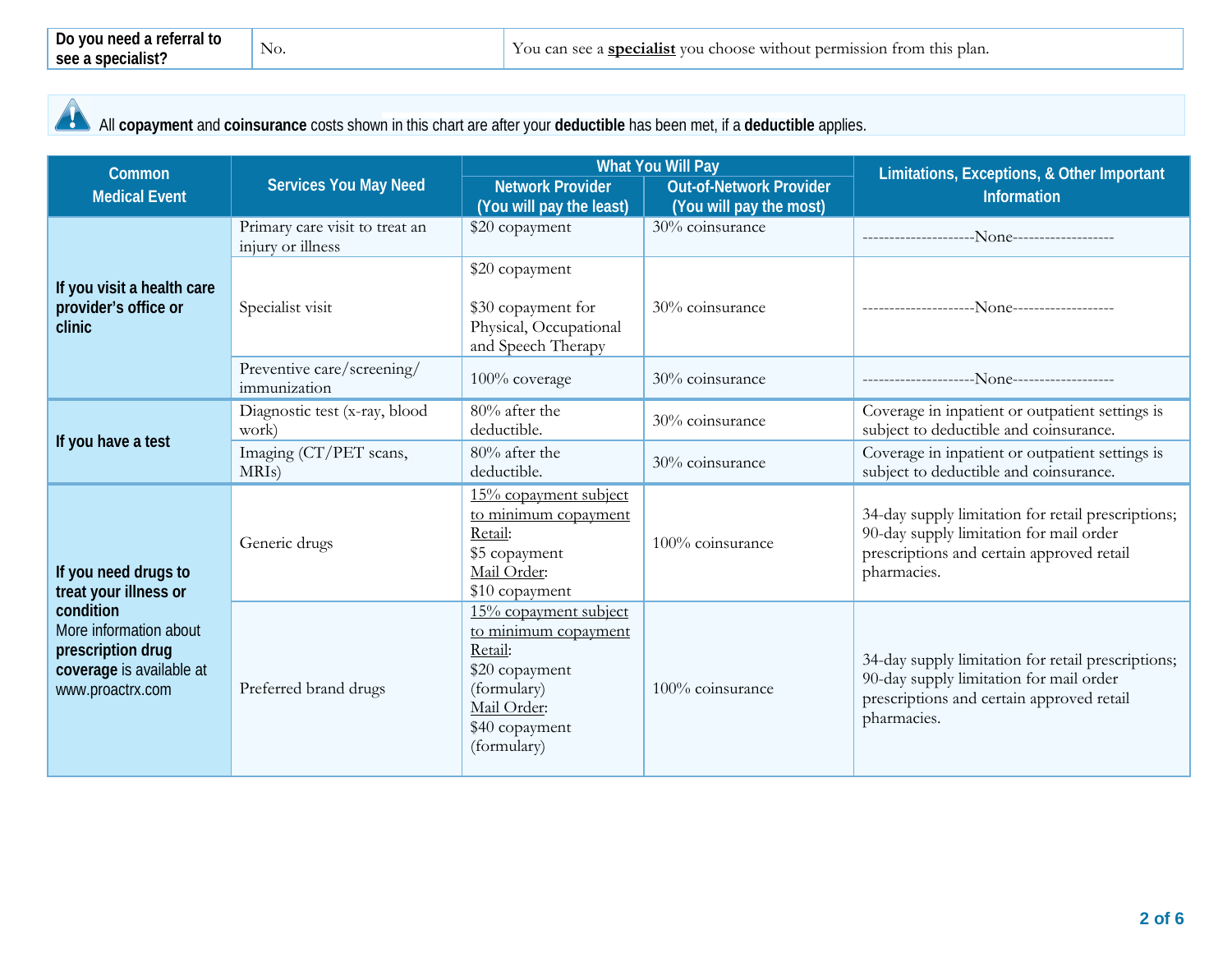|                                            | Non-preferred brand drugs                         | 15% copayment subject<br>to minimum copayment<br>Retail:<br>\$35 copayment<br>(non-formulary)<br>Mail Order:<br>\$70 copayment (non-<br>formulary) | 100% coinsurance | 34-day supply limitation for retail prescriptions;<br>90-day supply limitation for mail order<br>prescriptions and certain approved retail<br>pharmacies. |
|--------------------------------------------|---------------------------------------------------|----------------------------------------------------------------------------------------------------------------------------------------------------|------------------|-----------------------------------------------------------------------------------------------------------------------------------------------------------|
|                                            | Specialty drugs                                   | 15% copayment subject<br>to minimum copayment<br>\$40 copayment (Brand<br>Name - formulary)<br>\$70 copayment (Brand<br>Name-non-formulary)        | 100% coinsurance | 30-day supply limitation available only through<br>Noble Pharmacy.                                                                                        |
| If you have outpatient                     | Facility fee (e.g., ambulatory<br>surgery center) | 20% coinsurance                                                                                                                                    | 30% coinsurance  |                                                                                                                                                           |
| surgery                                    | Physician/surgeon fees                            | 20% coinsurance                                                                                                                                    | 30% coinsurance  |                                                                                                                                                           |
|                                            | Emergency room care                               | \$100 copayment                                                                                                                                    | \$100copayment   |                                                                                                                                                           |
| If you need immediate<br>medical attention | Emergency medical<br>transportation               | 20% coinsurance                                                                                                                                    | 20% coinsurance  | Must be provided through a licensed ambulance<br>service to nearest qualified facility to treat<br>condition.                                             |
|                                            | Urgent care                                       | \$20 copay then 100%                                                                                                                               | 30% coinsurance  |                                                                                                                                                           |
| If you have a hospital<br>stay             | Facility fee (e.g., hospital room)                | 20% coinsurance                                                                                                                                    | 100% coinsurance | Limited to hospital's average daily semi-private<br>rate, unless private room is approved as<br>Medically Necessary.                                      |
|                                            | Physician/surgeon fees                            | 20% coinsurance                                                                                                                                    | 30% coinsurance  |                                                                                                                                                           |
| If you need mental<br>health, behavioral   | Outpatient services                               | 20% coinsurance                                                                                                                                    | 30% coinsurance  | In-network office visits only subject to \$20<br>copayment.                                                                                               |
| health, or substance<br>abuse services     | Inpatient services                                | 20% coinsurance                                                                                                                                    | 100% coinsurance |                                                                                                                                                           |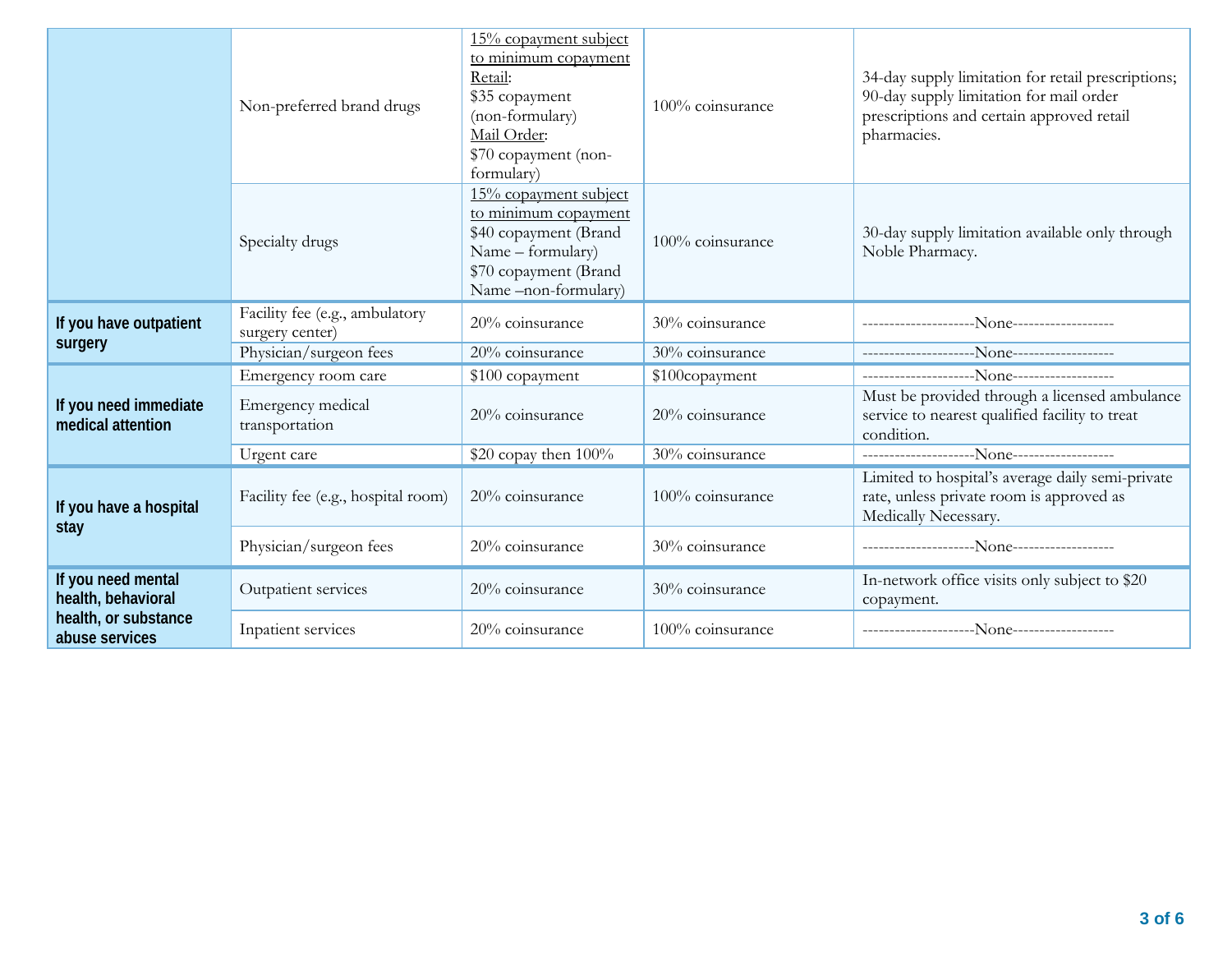|                                                  | Office visits                                | 20% coinsurance; \$20<br>copay then 100% when<br>done in an in-network<br>office setting | 30% coinsurance                                         |                                                                                                                                                                                                                  |
|--------------------------------------------------|----------------------------------------------|------------------------------------------------------------------------------------------|---------------------------------------------------------|------------------------------------------------------------------------------------------------------------------------------------------------------------------------------------------------------------------|
| If you are pregnant                              | Childbirth/delivery professional<br>services | 20% coinsurance                                                                          | 30% coinsurance                                         |                                                                                                                                                                                                                  |
|                                                  | Home health care                             | 20% coinsurance                                                                          | 30% coinsurance                                         | Limit of 180 visits per calendar year.                                                                                                                                                                           |
|                                                  | Rehabilitation services                      | 20% coinsurance                                                                          | 30% coinsurance                                         |                                                                                                                                                                                                                  |
| If you need help                                 | Skilled nursing care                         | 20% coinsurance                                                                          | 30% coinsurance                                         | Limit of 30 days confinement per illness.                                                                                                                                                                        |
| recovering or have other<br>special health needs | Durable medical equipment                    | 20% coinsurance                                                                          | 30% coinsurance                                         | Repairs of durable medical equipment excluded<br>from coverage.                                                                                                                                                  |
|                                                  | Hospice services                             | 20% coinsurance                                                                          | 30% coinsurance                                         | Coverage is limited to those who meet the<br>definition of terminally ill.                                                                                                                                       |
|                                                  | Children's eye exam                          | $0\%$ coinsurance for<br>dependents under age 19                                         | $0\%$ coinsurance for<br>dependents under age 19        |                                                                                                                                                                                                                  |
| If your child needs<br>dental or eye care        | Children's glasses                           | $0\%$ coinsurance on first<br>\$200 and 50%<br>thereafter.                               | $0\%$ coinsurance on first<br>\$200 and 50% thereafter. | Plan provides one set of contact lenses or one<br>pair of eyeglasses per calendar year subject to<br>the vision benefit coinsurance requirements for<br>individuals under age 19.                                |
|                                                  | Children's dental check-up                   | \$25 deductible per<br>calendar year.<br>0% coinsurance.                                 | 100% coinsurance                                        | \$1,500 calendar year maximum does not apply<br>to individuals under age 19. \$1,500 lifetime<br>maximum for orthodontia does not apply to<br>non-cosmetic orthodontia benefits for<br>individuals under age 19. |

# **Excluded Services & Other Covered Services:**

**Services Your Plan Generally Does NOT Cover (Check your policy or plan document for more information and a list of any other excluded services.)** • Acupuncture. • Cosmetic surgery. • Non-network inpatient services • Long-term care. • Non-emergency care when traveling outside the U.S. • Private-duty nursing. • Weight loss programs. • Orthotics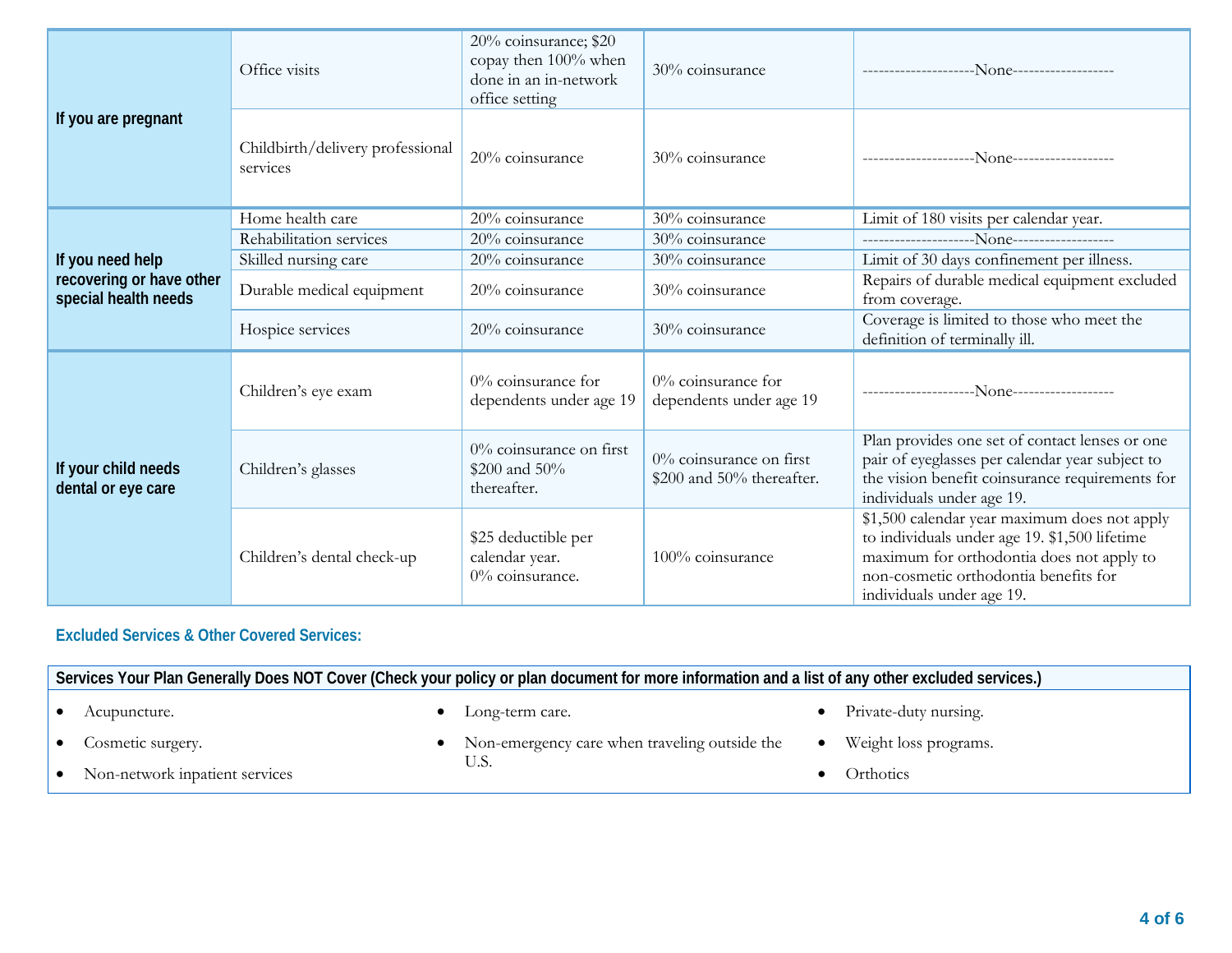| Other Covered Services (Limitations may apply to these services. This isn't a complete list. Please see your plan document.) |  |                                          |  |                    |  |
|------------------------------------------------------------------------------------------------------------------------------|--|------------------------------------------|--|--------------------|--|
| Bariatric surgery (when medically necessary for                                                                              |  | Dental care.                             |  | Routine eye care.  |  |
| treatment of obesity).                                                                                                       |  | Hearing aids. (Cochlear Implants or Bone |  | Routine foot care. |  |
| Chiropractic care.                                                                                                           |  | Anchored Hearing Aids only)              |  |                    |  |
|                                                                                                                              |  | Infertility treatment.                   |  |                    |  |

Your Rights to Continue Coverage: There are agencies that can help if you want to continue your coverage after it ends. The contact information for those agencies is: U.S. Department of Labor's Employee Benefits Security Administration at 1-866-44-EBSA (3272) or www.dol.gov/ebsa/healthreform. Other coverage options may be available to you too, including buying individual insurance coverage through the Health Insurance Marketplace. For more information about the Marketplace, visit www.HealthCare.gov or call 1-800-318-2596.

Your Grievance and Appeals Rights: There are agencies that can help if you have a complaint against your plan for a denial of a claim. This complaint is called a grievance or appeal. For more information about your rights, look at the explanation of benefits you will receive for that medical claim. Your plan documents also provide complete information to submit a claim, appeal, or a grievance for any reason to your plan. For more information about your rights, this notice, or assistance, contact: The Plan's Administrator, Wilson-McShane Corporation at 1-800-535-6373 or 952-854-0795. You may also contact the U.S. Department of Labor's Employee Benefit Security Administration at 1-866-444-EBSA (3272) or www.dol.gov/ebsa/healthreform.

#### **Does this plan provide Minimum Essential Coverage? Yes**

Minimum Essential Coverage generally includes plans, health insurance available through the Marketplace or other individual market policies, Medicare, Medicaid, CHIP, TRICARE, and certain other coverage. If you are eligible for certain types of Minimum Essential Coverage, you may not be eligible for the premium tax credit.

#### **Does this plan meet the Minimum Value Standards? Yes**

If your plan doesn't meet the Minimum Value Standards, you may be eligible for a premium tax credit to help you pay for a plan through the Marketplace.

––––––––––––––––––––––*To see examples of how this plan might cover costs for a sample medical situation, see the next section.–––––––––––*–––––––––––

**PRA Disclosure Statement**: According to the Paperwork Reduction Act of 1995, no persons are required to respond to a collection of information unless it displays a valid OMB control number. The valid OMB control number for this information collection is 0938-1146. The time required to complete this information collection is estimated to average 0.08 hours per response, including the time to review instructions, search existing data resources, gather the data needed, and complete and review the information collection. If you have comments concerning the accuracy of the time estimate(s) or suggestions for improving this form, please write to: CMS, 7500 Security Boulevard, Attn: PRA Reports Clearance Officer, Mail Stop C4-26-05, Baltimore, Maryland 21244-1850.